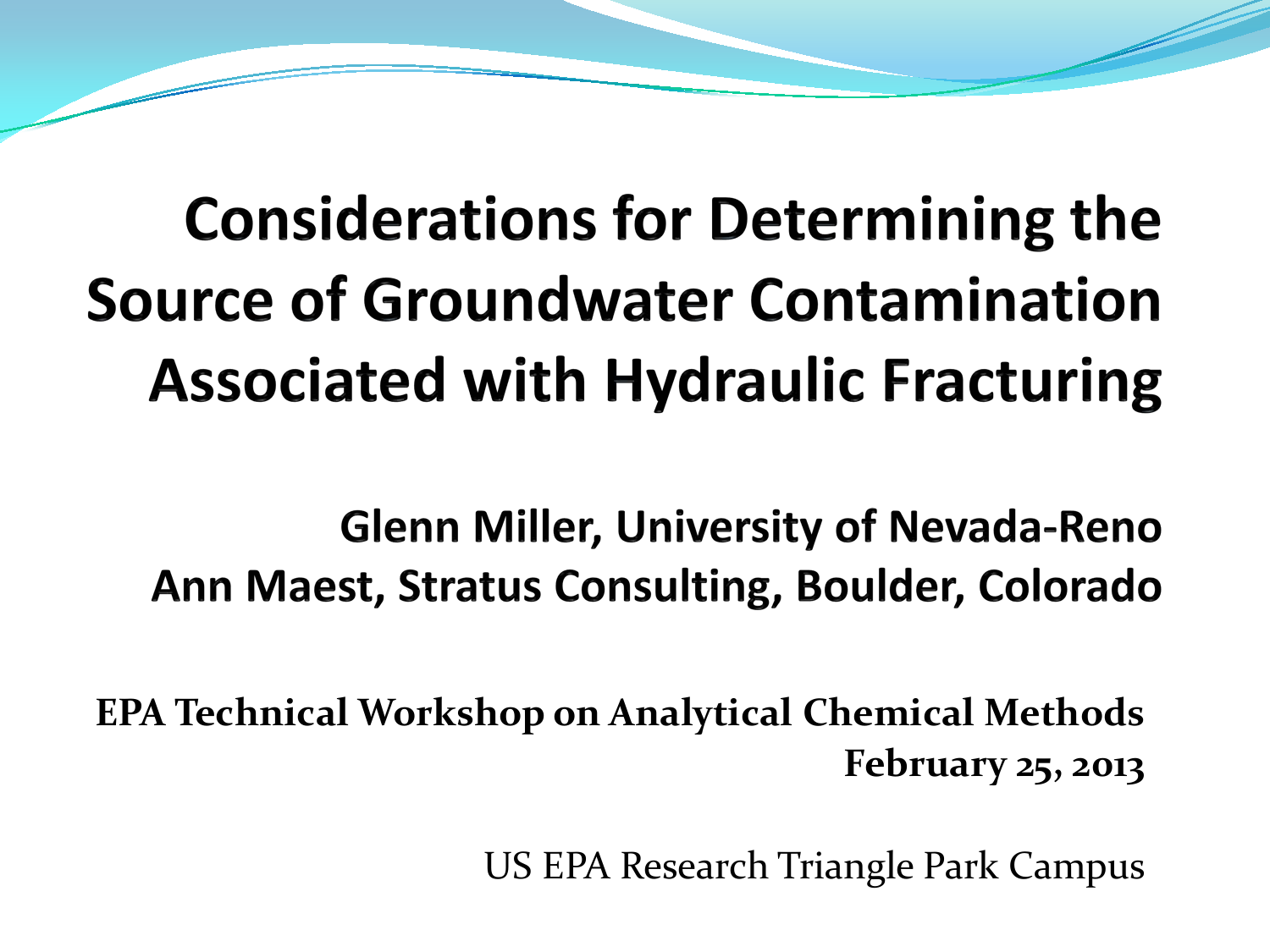# Possible Causes and Baseline Sampling

#### • Possible causes

- Well construction failure
- Migration of hydraulic fracturing (HF) fluids/gases to aquifers via fractures
- Surface spills
- Baseline sampling
	- Major cations/anions (charge balance)
	- Metals/non-metals
	- Dissolved gases and isotopic signatures
	- HF fluid (recycled water?) and produced water chemistry
	- pH, ORP, SC, DO, temperature (USGS low pump)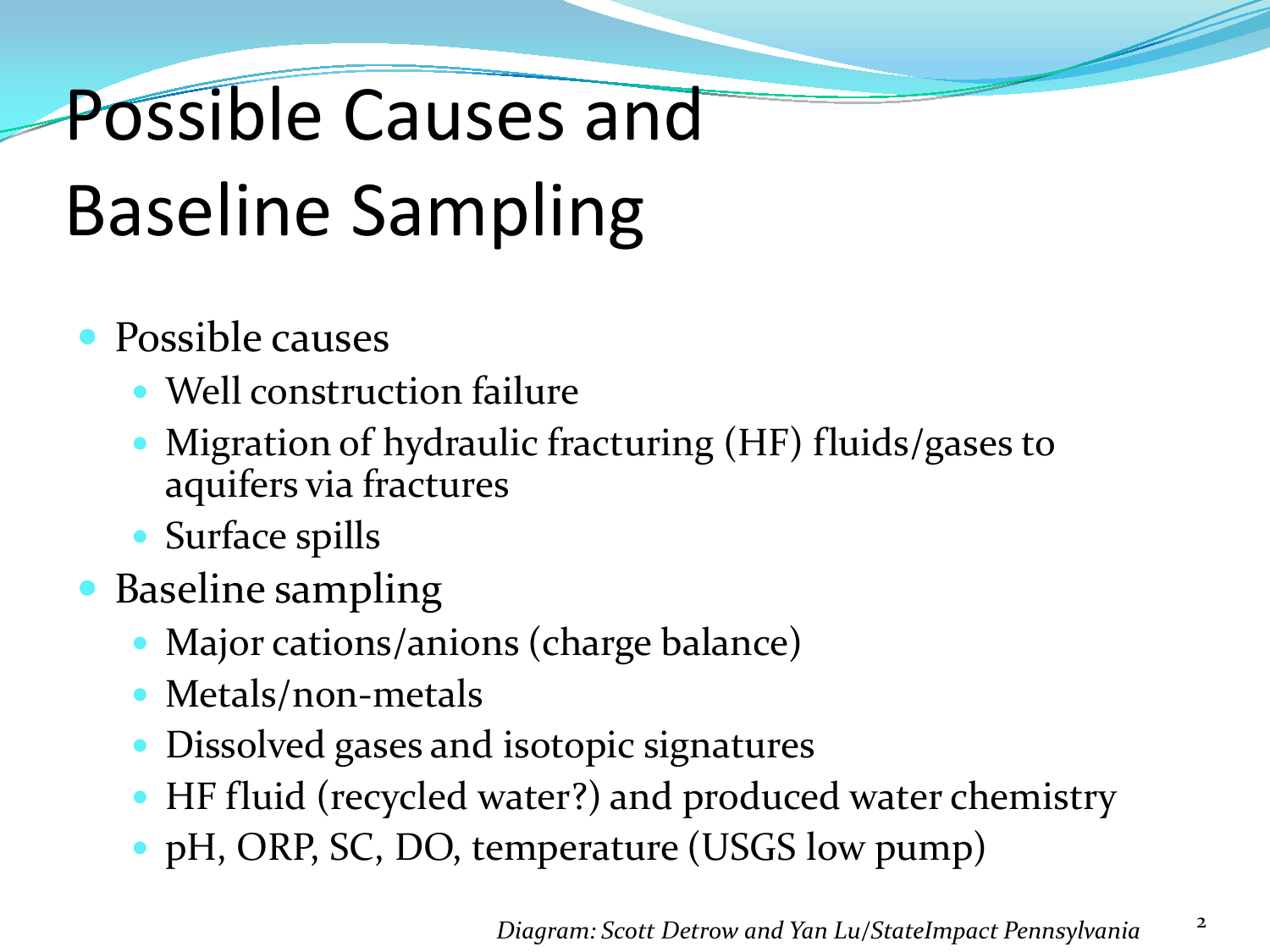## Ability to Detect Presence in Groundwater

- Geologic issues
	- Characterization of fractures and degree of interconnectedness (before/after HF)
	- "Proper" placement of monitoring wells
	- Distance between HF zone and DW aquifer
- Chemical issues
	- Reliability of analytical methods
	- Detection limit vs concentration in situ
	- Thermal/biological degradation of HF chemicals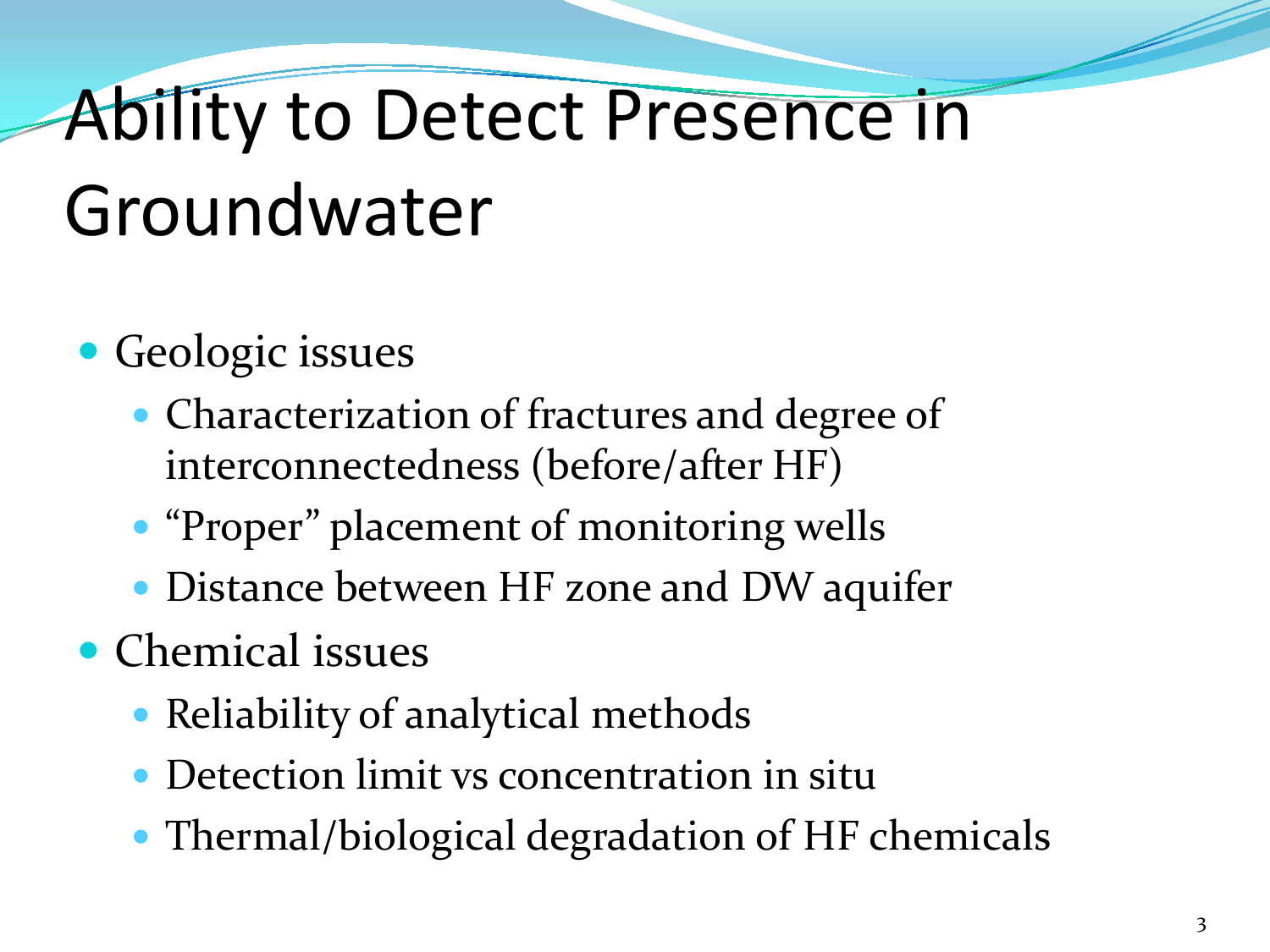#### Inconclusive Indicators

- Constituents in formation water alone
	- TDS, sulfate, methane
- Compounds are naturally occurring
- Can't prove source is hydrofracking chemicals from formation
- Problem distinguishing methane released from HF vs methane slowly migrating from formation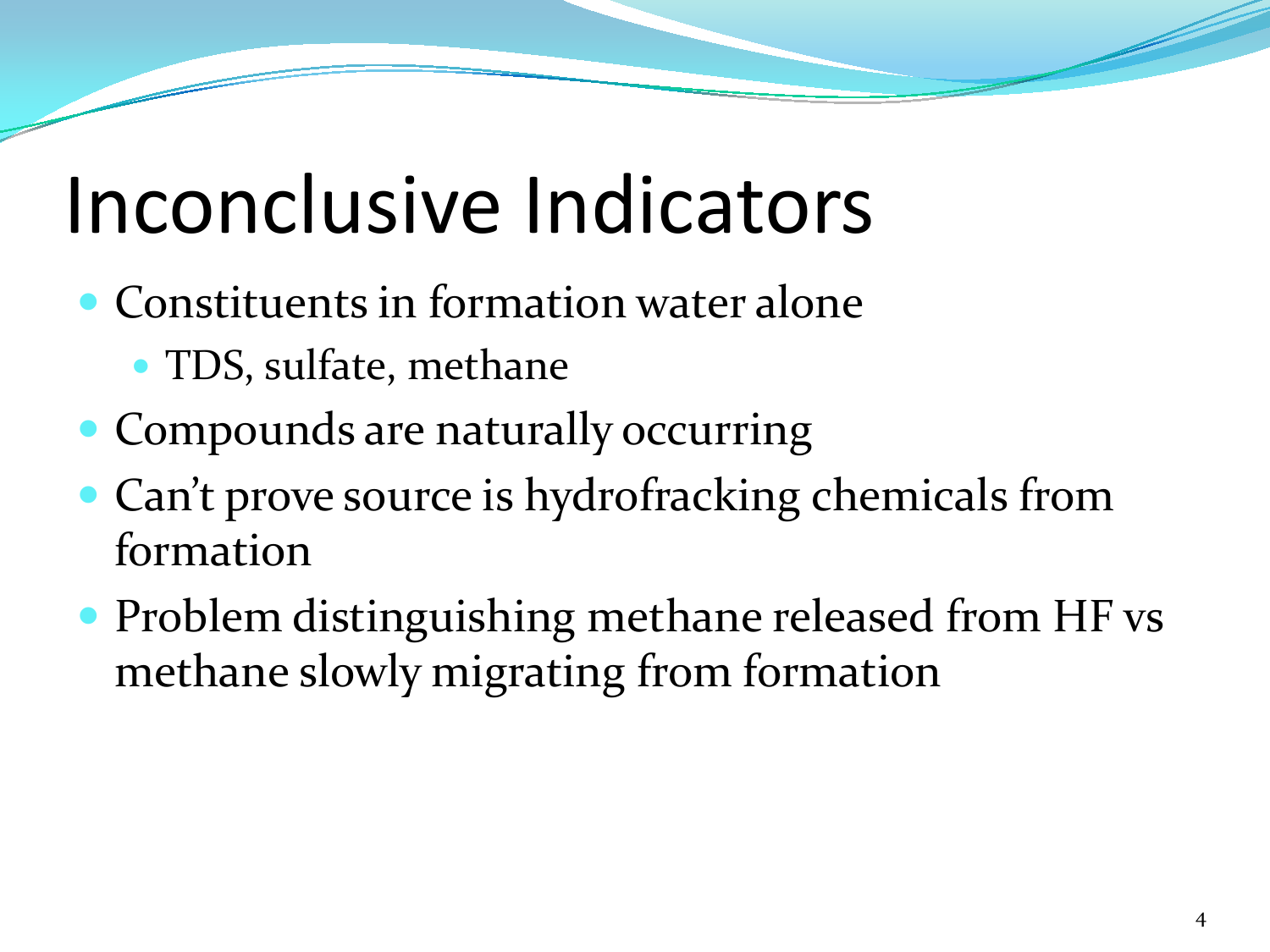## Better Possible Indicators

- Anthropogenic HF chemicals and produced water constituents
	- Benzene, alkylated aromatics, PAHs occur in both
	- Focus on HF compounds with highest concentrations
	- Alcohols, including glycols and glycol ethers, dioxane, acrolein, and bis-(2-chloroethyl) ether
	- Acrylonitrile
		- Detected in water and air above flowback storage ponds
		- Haliburton patent for polymerization process for formation of acrylonitrile-butadience-styrene polymer on surface of proppants
	- Utilization of anthropogenic indicators is difficult in the absence of reporting of the chemicals used in HF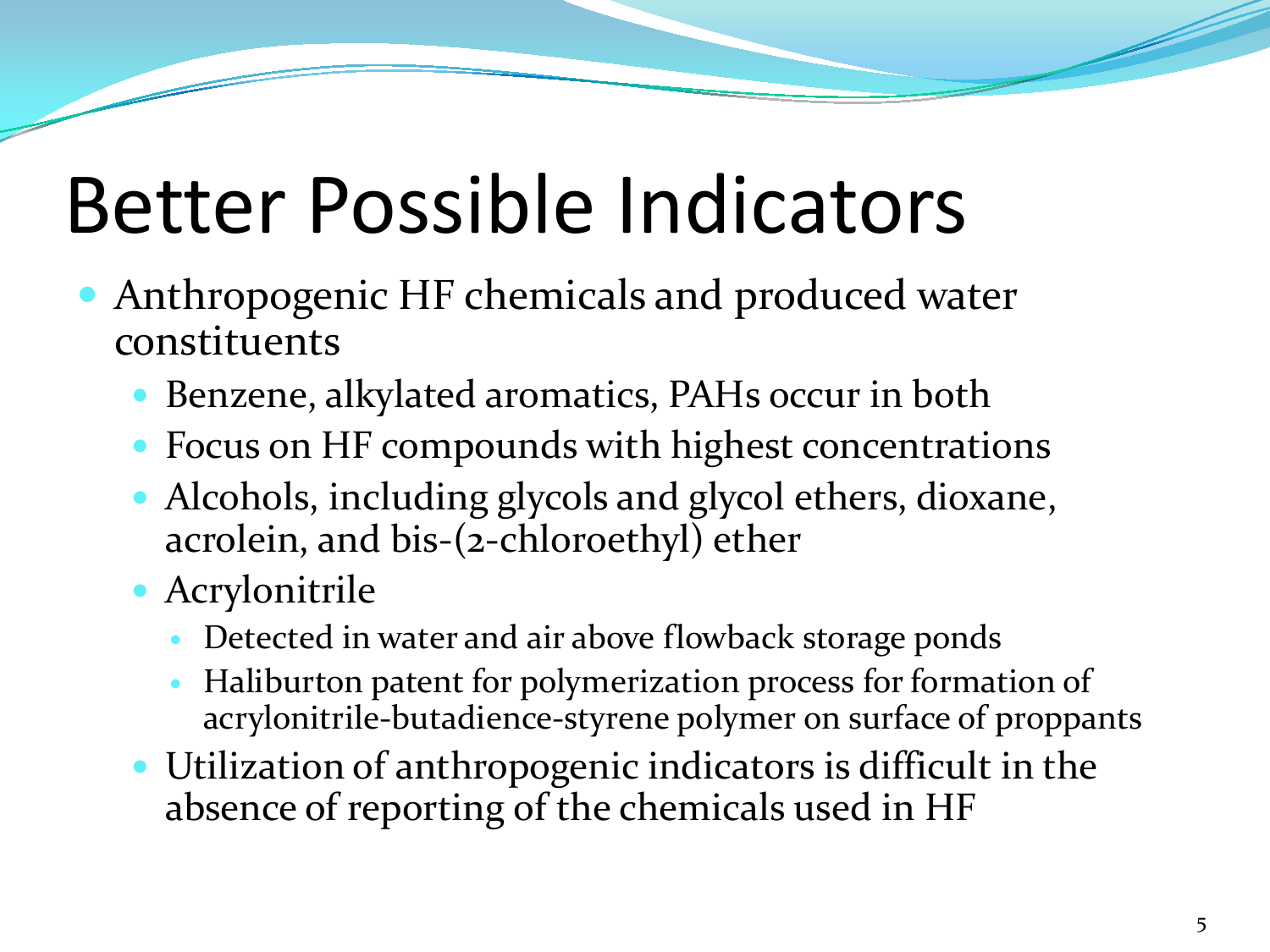# Aquifer Water Quality Degradation from Stimulation of SRB Activity

- Hypothesis: Sulfate-reducing bacteria (SRB) activity promoted by increased presence of natural gas components  $(>$  30 mg/L methane) from HF activity
- Dimock PA: Substantial reduction in drinking water quality
- Elevated sulfide (up to 6 mg/L) and pH (up to 9.8)
- Lower redox state of water promotes increased reduction/dissolution of Fe, Mn, and, increased pH increases Al
- Use of the well for drinking water discontinued several months after HF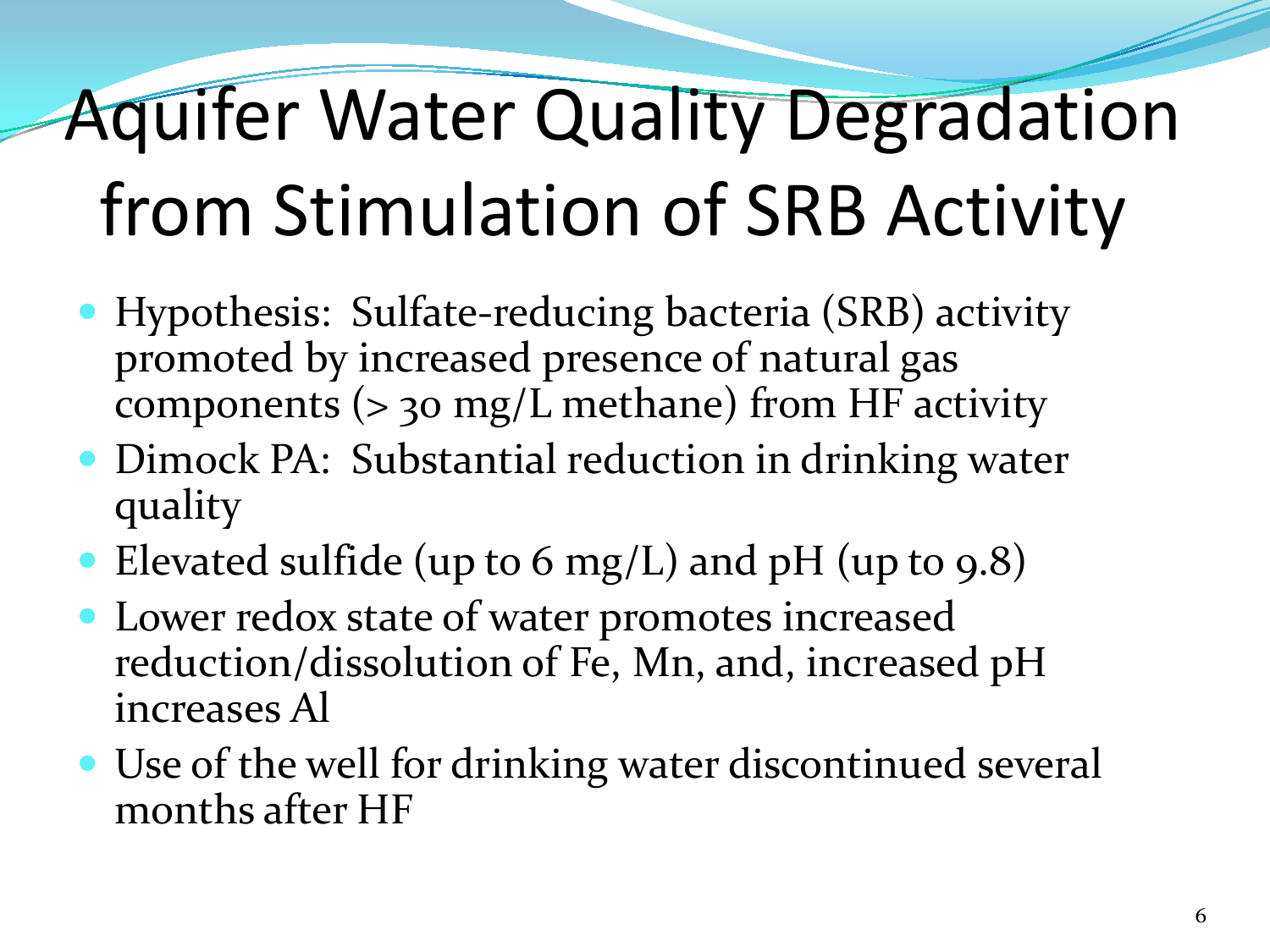# Boron / Boron Isotopes

- Used in HF solutions crosslinker, pH control on solubility
- ~70 HF products contain boron
- Boron isotopes  $\delta$ 11B (<sup>11</sup>B/<sup>10</sup>B)
	- Naturally occurring in produced water/formations
	- Used in Israel to distinguish sewage-affected water from pristine groundwater
	- Used to distinguish B sources in oilfield brines (Carty et al., 1999)
- *Advantages*: B doesn't degrade thermally or biologically; conservative and mobile; detection limit not issue
	- $\bullet$  Total B: ICP-MS MRL = 0.5 µg/L; MDL = 0.2 µg/L
	- B isotope method highly sensitive
- *Challenges*: need high enough concentrations and different isotopic signatures in HF fluid and produced water